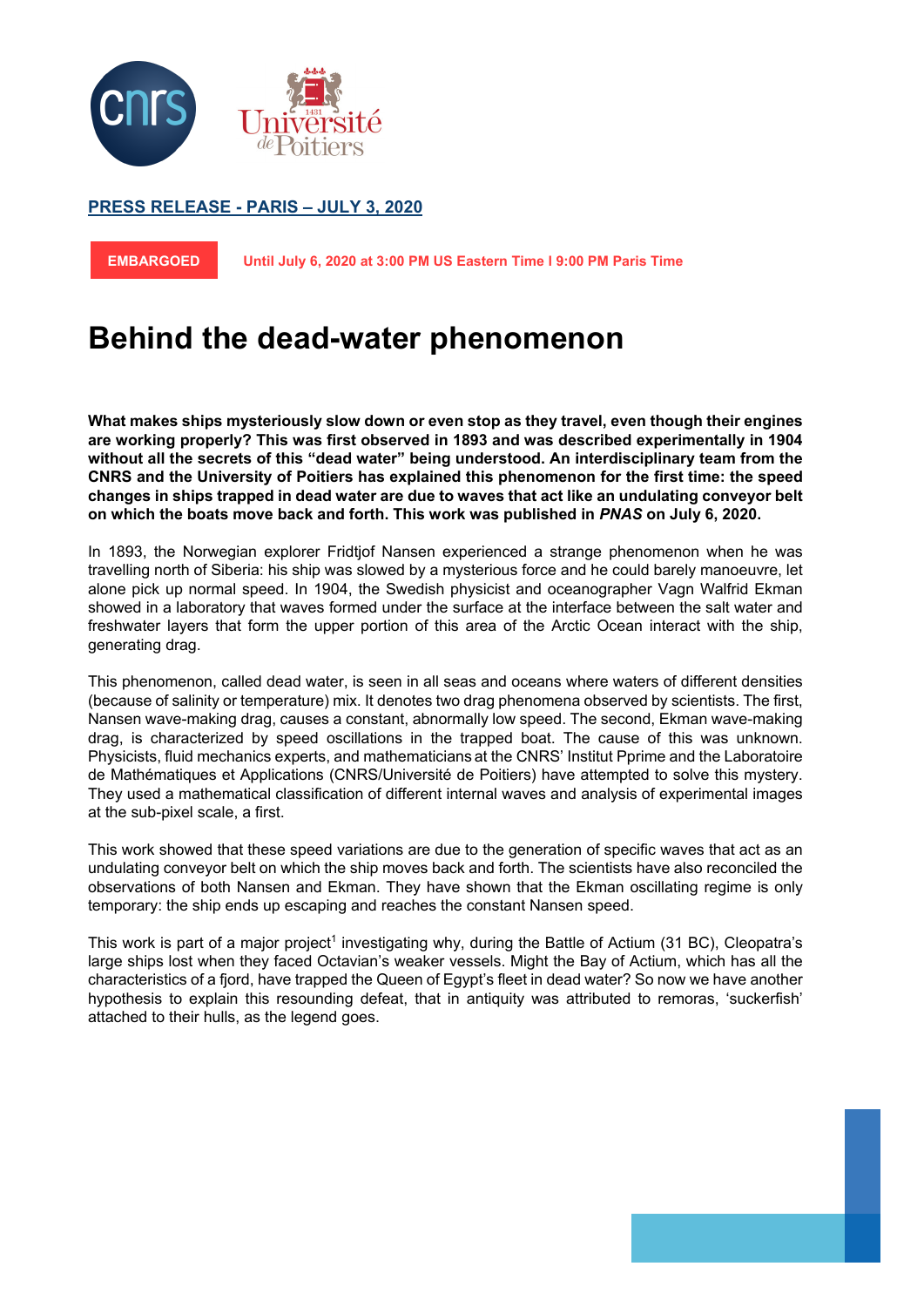

© Morgane Parisi - www.StudioBrou.com



View of the experimental set-up (Left) and calculation example (Right). By using larger than usual tanks, the scientists showed that the lateral confinement imposed by parameters set too narrowly, or by ports and locks, exacerbates boats' dynamic oscillations © Pprime (CNRS) & LMA (CNRS/Université de Poitiers)